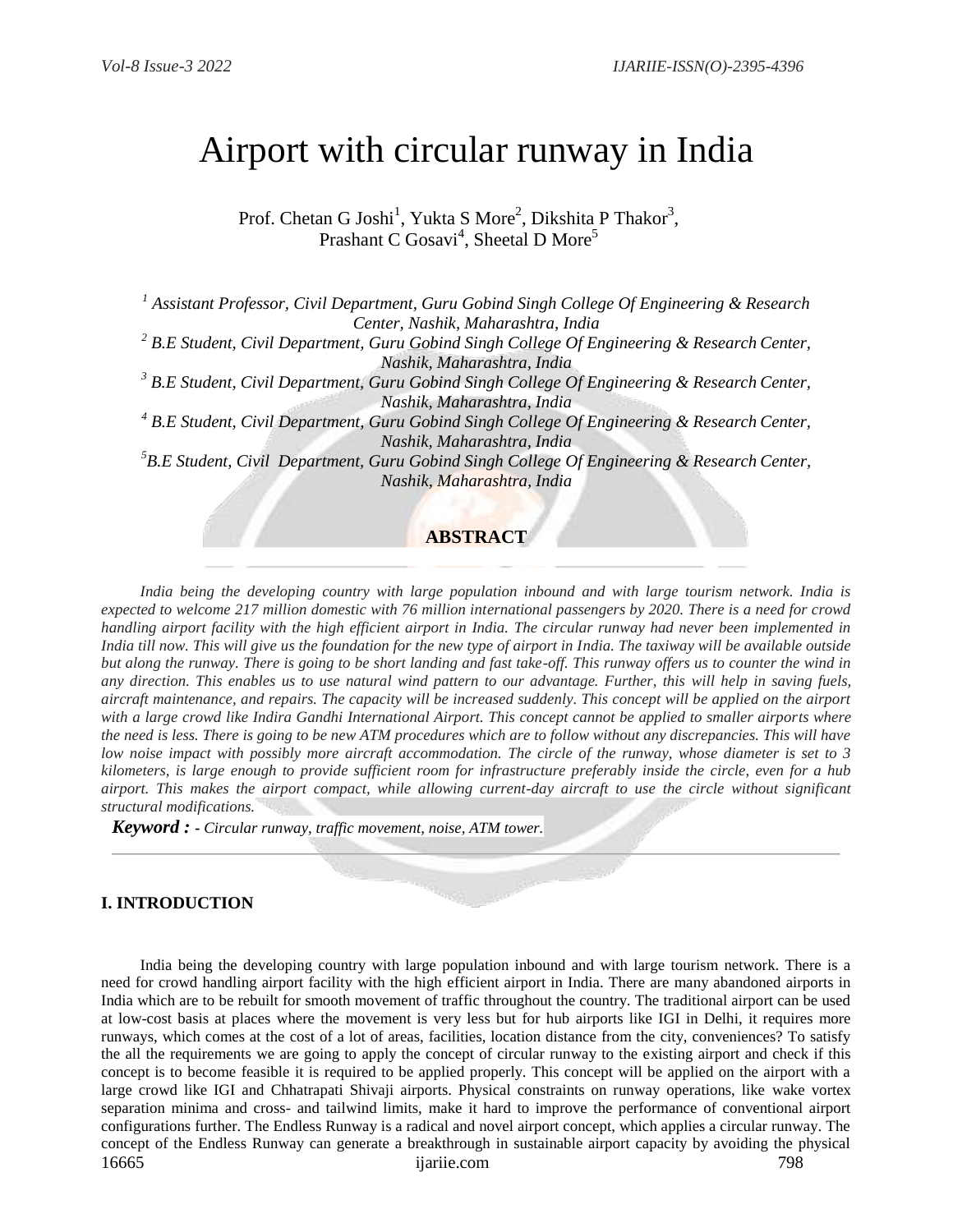constraints of conventional runways through shifting the lift-off and touchdown points of individual aircraft. The main feature of the circular runway is that it will become possible to let an aircraft operate always at landing and take-off with headwind. The circle of the runway, whose diameter is set to 3 kilometers, is large enough to provide sufficient room for infrastructure preferably inside the circle, even for a hub airport.

## **1.2 Objective**

 The basic concept of operating the runway is to allow flexible lift-off and touchdown points that will enable every aircraft to lift-off or touchdown at any point on the circle depending on 1. Current wind conditions – the aircraft will take-off and land with headwind and minimum crosswind. Direction of flight – the aircraft will depart or arrive in the direction of their destination. Apply the circular runway concept to existing major hub airport in India and to compare it.

## **1.3 Problem Definition**

 Conventional runaways face the problem of lack of area for landing and take off, and major problem is wind direction, which results to accident. To overcome these limitations in conventional system, we are going to design round airport.

# **II. LITERATURE SURVEY AND PROJECT OVERVIEW**

## **2.1 Literature Survey**

.

 The motivation for taking one of the most demanding airports in Europe at its busiest day is that if the simulations demonstrate feasibility of the concept for this airport at this day, it will work for almost any other airport in Europe as well. The idea of a circular runway is not new: since the early days of aviation, People discuss and experiment new ways of take-off and landing, including the circular runway. All along the XX th century, engineers submitted articles, reports and patents related to circular runway concepts. In the middle of the 1960s, flight trials with takes-offs and landings were even undertaken by U.S. army pilots on a circular car track in Arizona. In 1919, a circular track appears for the first time in the press, in the "Popular Science Monthly" newspaper. In 1921, a first circular runway is patented by P.J. He proposes a flat and small circular track way, which was adapted to light aircraft of that time. In 1957, a refined design of the circular runway was proposed by Sir H. Tempest.

 Pilots reported that at first it was difficult to land with the correct roll angle and on the speed circle corresponding to the landing speed. One of the reasons why the circular runway remained at experimental level was probably the cost of such a runway and the need for new procedures and techniques. Construction costs would be higher than for capacity-equivalent conventional runways because of the requirement for precise banking of the runway and for larger runway width (98 meters instead of maximum 60 meters) and length (10,000 meters versus maximum 4,000 meters). Another reason was that the design studies of these concepts study did not involve devising new landing techniques and procedures, which are necessary for implementation in the air traffic environment. During the "Fentress Global Challenge: Airport of the Future" launched in the Spring 2011 and awarded early 2012, two students (one from Stanford university and the other one, Thor Yi Chun, from Malaysia's University of Science) proposed both a circular runway concept.

# **III. METHODOLOGY**

## **3.1 The concept of operation and design of the Endless runway**

 Three different operational cases can be identified for aircraft landing on the circular runway: strong wind, low wind, and changing wind directions.

- a. Strong Wind Condition.
	- In strong wind conditions, those exceeding 20 kts, the aircraft will fly in sequence towards the Endless Run way to allow for landing at the touchdown point where dependency from the wind is at a minimum (at exactly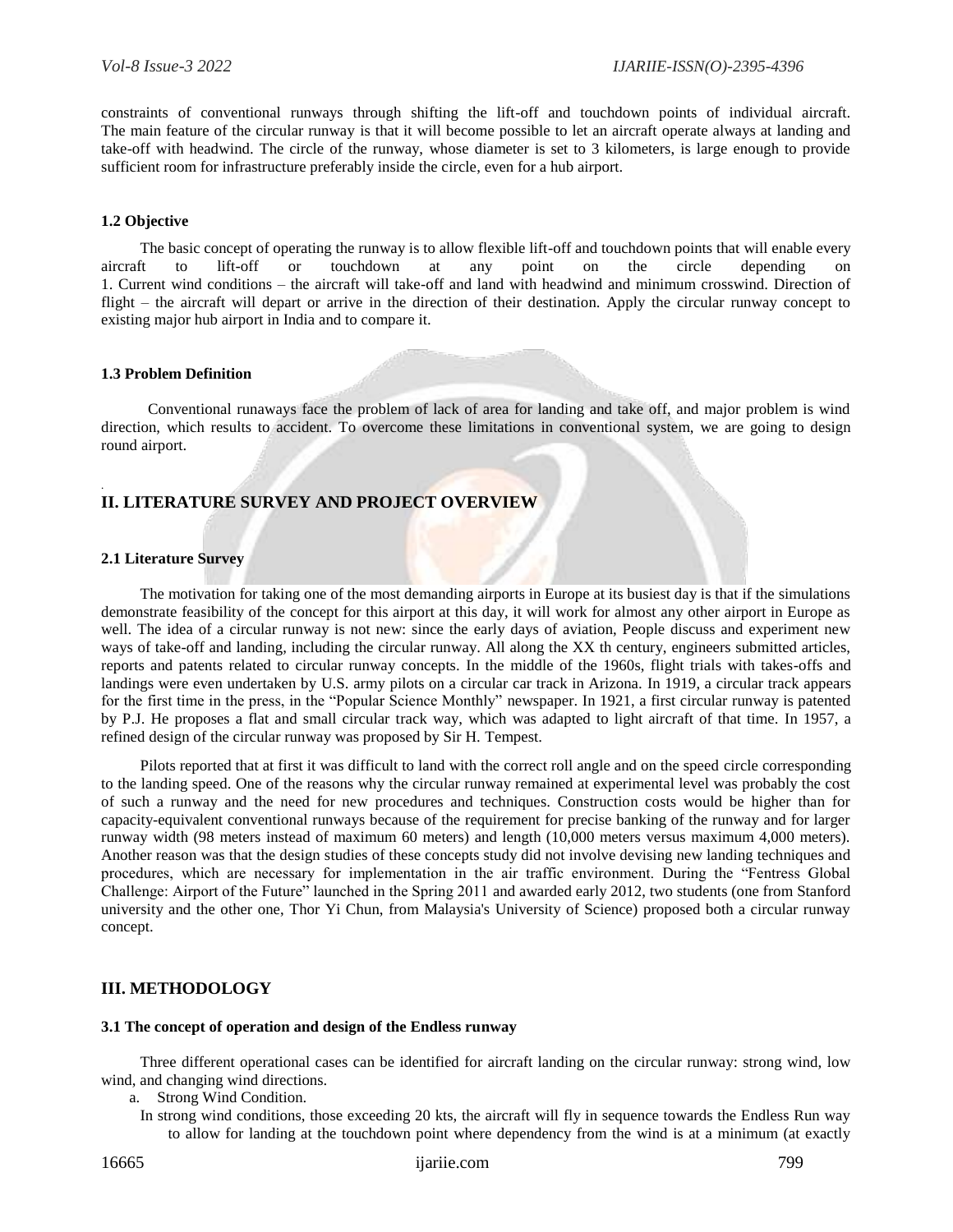headwind).

b. Low Wind Condition.

- In low wind conditions, aircraft can take-off and land in any direction. Aircraft are sequenced so that consecutive aircraft originate from different directions and do not interfere with each other and will not have needs for spacing according to wake turbulence categories.
- c. Changing Wind Condition.
	- Three different operational cases can be identified for aircraft landing on and taking-off from the circular runway strong wind, low wind, and changing wind directions. The part of the runway not allowed for lift-off and touchdown becomes shorter with increasing wind. Aircraft are sequenced so that consecutive aircraft originate from different directions and do not interfere with each other and will not have needs for spacing according to wake turbulence categories.
	- The runway width is set to 140 meters as a compromise between discomfort due to higher centrifugal forces for a narrower runway and the costs of a wider runway. To limit the effects of the centrifugal forces, the circular runway lateral profile is banked with increasing angles to the outside. As the aircraft accelerates for take-off, it moves from the flat inner part of the runway toward the outer banked part until it reaches the lateral position on the runway where the bank angle fits its lift-off speed.

## **3.2 Airport Design**

 The taxiway system consists of an outer and an inner taxiway ring between the runway and the terminals area. The outer taxiway, operated in the same direction as the runway, is connected to runway access points through highspeed exit taxiways, where one aircraft can hold if needed. One to four terminals with connected generic gates called Multi-Aircraft Ramp Systems (MARS) can be built depending on the airport category (hub or seasonal), with additional remote stands in the latter case. The choice for midfield buildings is justified as to occupy less space, on the order of 30 or 40 meters, as compared to the 100 to 150 meter depth for standard airport terminals, leaving more space available inside the circle for further expansions. Access from the outside to the inside facilities is provided to employees and suppliers through tunnels passing under the runway, and to passengers through an APM (Automated People Mover) connecting the main terminal to the intermodal station located outside and to the parking lots that may be constructed under the runway.

#### **3.3 Air Traffic Management procedures**

 From the Air Traffic Management (ATM) perspective, the circular runway will be split in segments: an aircraft will use a set of contiguous runway segments for takeoff and landing, and several aircraft will be authorized to use distinct runway strips simultaneously. Eighteen segments were chosen as a good compromise: low enough to minimize the taxiway construction and maintenance costs, movement area design and traffic complexity, and high enough to optimize throughput, runway occupancy time and route efficiency. The Airport Reference Point (ARP) is chosen to be the canter of the circle.

The taxiway system consists of two parallel rings that are used to coordinate the traffic to and from the runway. While the outer ring is operated in the same direction as the runway, the inner taxiway ring is operated in the opposite direction. The connection to the apron is provided by a number of taxiways, whereas four main entries to the inner part of the apron are available. Conventional navigation aids as ILS are not suitable anymore as they cannot support curved approaches, but other ground based or space based navigation systems, like Microwave Landing Systems (MLS) and Differential Global Positioning Systems (D-GPS) can provide a high number of different approach paths. As a basic form of this technology are already available head-up displays (HUD) and can be used for additional on-board guidance to present approach information to the pilot. Procedures for TMA operations, ground operations and special procedures for missed approaches have been defined.

 The easiest way to construct routes within the TMA is to use straight flightpaths for arrival and departure routes tangential to the segments they are connected to. Figure 16 shows the 18 segments (00-17) of the runway, the routes and the start/end points at the borders of the segments.

 Taking into account that wake vortices appear only in the airborne part of the aircraft trajectory, to have the most efficient use of the Endless Runway in the high wind case, the new configuration should make certain that the aircraft departure and final approach trajectories from both parts are never closer than 760 meters, this to ensure that aircraft operations from both sides are independent.

 To implement the concept let's take in consideration two existing major airports in India which are as follows: Indira Gandhi International Airport (Delhi) Chhatrapati Shivaji International Airport (Mumbai). These Airport are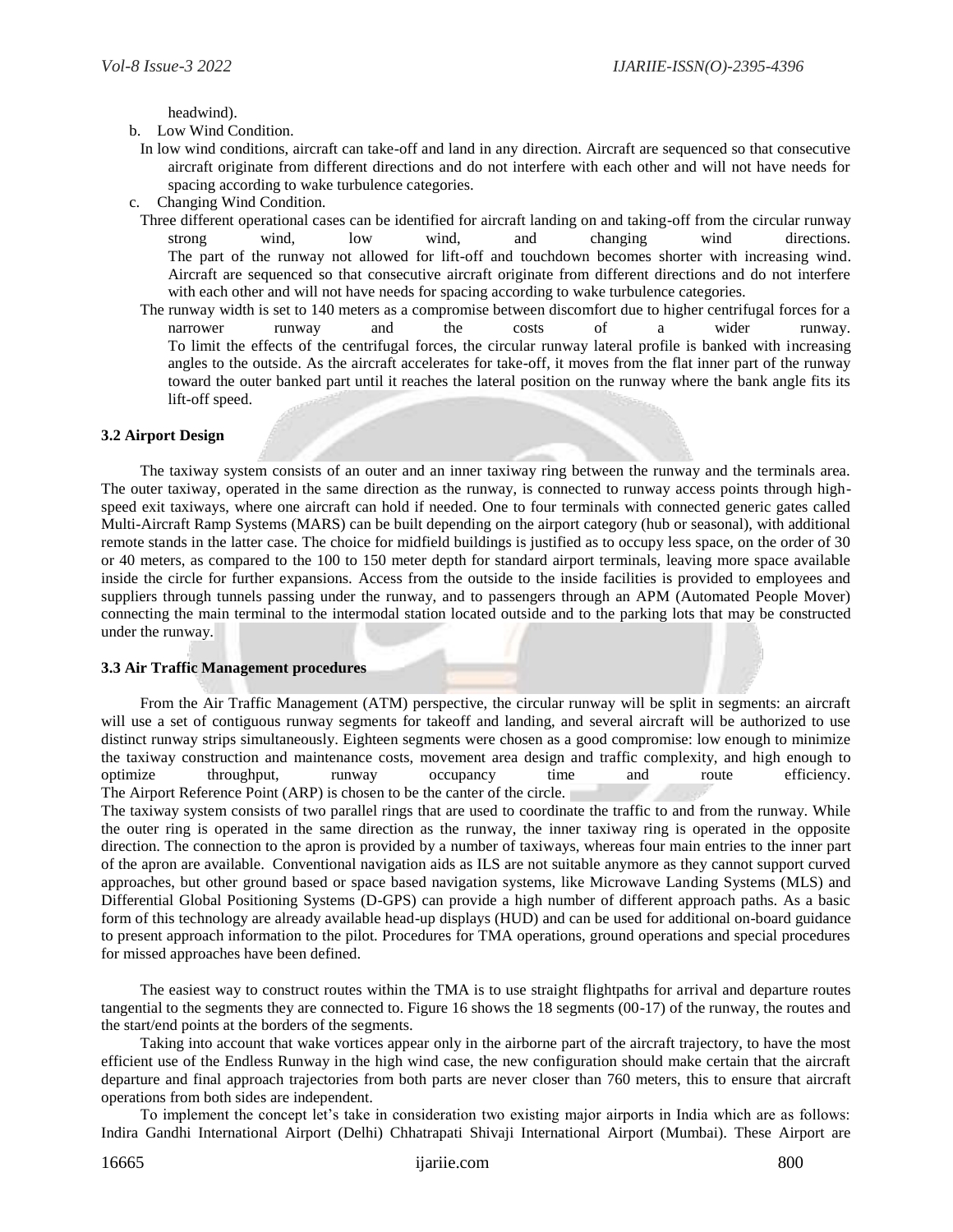selected due to their unique feature and being the hub of movement of passengers and recording the highest in-flight movement throughout India.

# **IV. RESULT AND CONCLUSION**

I. Designing of the new runway:

## A. IGI AIRPORT

Taking length existing of runway  $= 4430$ m

For movement of 3 aircraft at same time length of circular runway  $=3x4430m =13290m$ 

Radius of runway (outer) $R = 2116.24$ m = 2.5x60m = 150m

Radius of runway (internal)r =1966.24m

Providing 4 taxiways along the strip and facilities inside the runway

Lights are provided at both outer and inner edge of the runway at 15m intervals with alternate red and white light for next 300m and 600m.

Total area covered  $=3.14xRxR$  sqm  $=3474.89$  acres

Minimum Distance between two aircraft is =120m

The centralized terminal is provided underground with finger piers and 80 gates. High intensity runway lights are installed on the runway for different purposes like taxiway, centerline etc.



**Chart-1: CAD Diagram of IGI Airport**

# B. CSI AIRPORT

Taking length existing of runway  $y = 4430$ m For movement of 2 aircraft at same time length of circular runway = $2x3660m = 7320m_{s,pp}^{[1]}$ Radius of runway (outer) $R = 1165$ m (approx.) Width of runway  $=2.5x60m =150m$ Radius of runway (internal)r  $=1015m$ Minimum Distance between two aircraft is =120m Providing 4 taxiways along the strip and facilities inside the runway Lights are provided at both outer and inner edge of the runway at 15m intervals with alternate red and white light for next 300m and 600m. Total area covered =3.14xRxR sqm =1053.086 acres The centralized terminal is provided underground with finger piers and 60 gates.

Medium intensity runway lights are installed on the runway for different purposes like taxiway, centerline etc.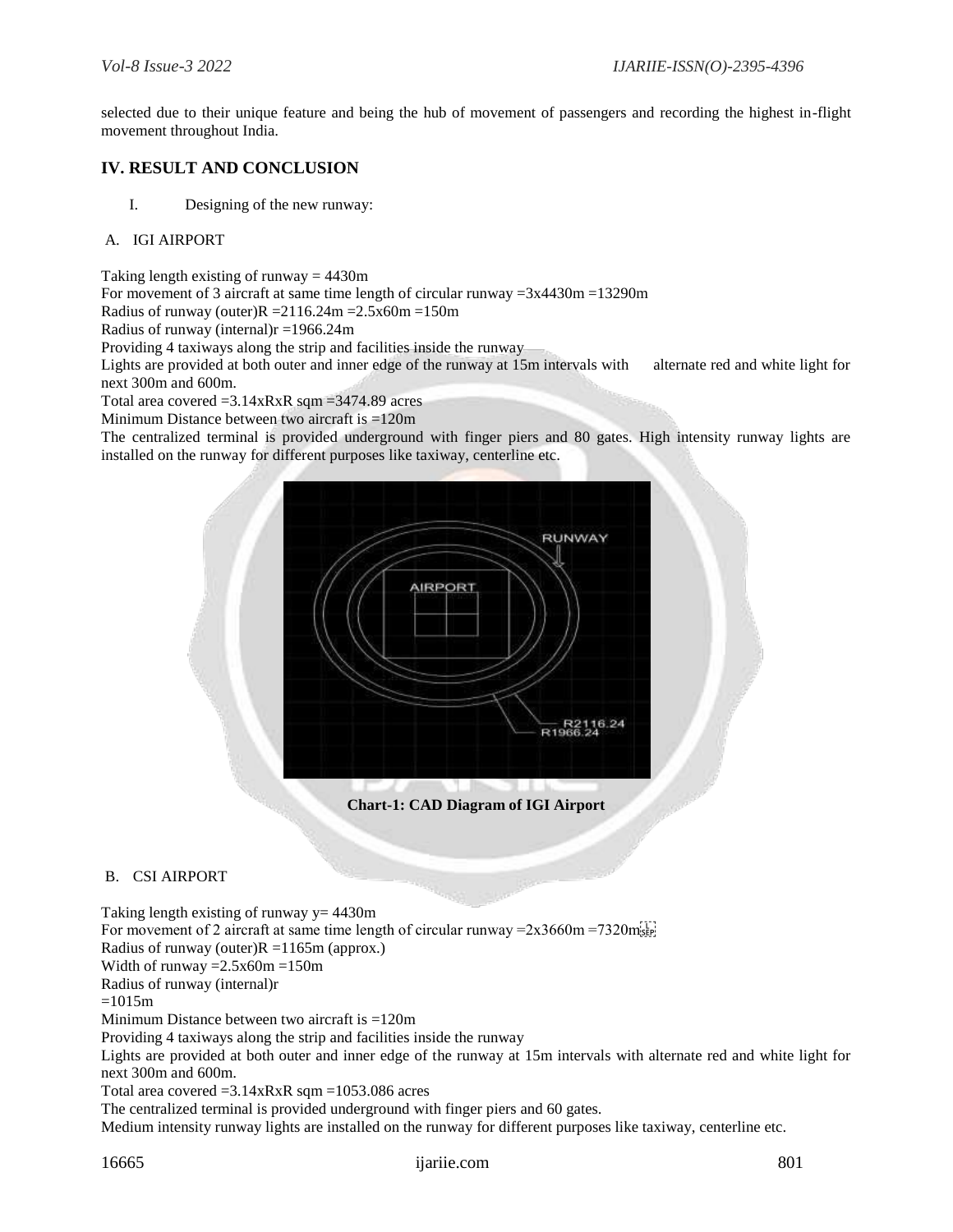

## **Chart-2: CAD Diagram of CSI Airport**

| П.  |                       | <b>FEASIBILITY</b> |        |    |     |        |        |
|-----|-----------------------|--------------------|--------|----|-----|--------|--------|
| The | project               | feasibility        | Depend | on | two | major  | points |
|     | The                   | master             | plan   |    |     | runway | design |
|     | • Capital expenditure |                    |        |    |     |        |        |

Our project is to find the circular runway design feasibility in the place of the existing runway and can it be implemented in our country.

| <b>Parameters</b>                                | <b>Traditional</b><br>Traditional<br><b>Rusway</b><br><b>Rauway</b> |                                             | <b>Circular Runway</b>                 | Circular<br>Rusway                     |  |
|--------------------------------------------------|---------------------------------------------------------------------|---------------------------------------------|----------------------------------------|----------------------------------------|--|
|                                                  | <b>IGI AIRPORT</b>                                                  | CSE<br><b>AIRPORT</b>                       | <b>IGI AIRPORT</b>                     | CSI:<br><b>AIRPORT</b>                 |  |
| <b>Ruaway Leagth</b><br>Available                | 2813m 3810m<br>4430m                                                | 2990m 3660m<br>The property of the Colorado | 13290 ш<br>2116.2 4m junter<br>cadius) | 7320ttl<br>1165m<br>touter<br>matitust |  |
| Width                                            | 45m 46m 60m                                                         | 45m 60m                                     | 150m<br>$2-3$ segment                  | 150m<br>2-3 semment                    |  |
| Aircraft<br>Mayement At<br>Same Time             |                                                                     | T.                                          | <b>CONTRACTOR</b><br>王                 | <b>POIS REGION</b><br>$-2 -$           |  |
| Cost of<br><b>Construction</b><br>(Crore Rupees) | E2718                                                               | 12380                                       | 17169.3                                | 16733                                  |  |
| <b>AREA</b> (In Acres)                           | 5106                                                                | 1500                                        | 3474.89                                | 1053.08                                |  |

# **4.1 Advantages**

- **1.** The capacity of an airport with an Endless Runway is at least similar to that of a conventional airport with four runways, while the length of the circular runway is comparable to three.
- **2.** Flight times in the area around the airport will be reduced as aircraft can now almost fly straight in and out. We will be able to design routes that avoid the areas where most people live. Or we can design routes such that everyone around the airfield will experience a similar level of noise.
- **3.** Another advantage of the concept is that the airport buildings can be constructed in the middle of the circle, reducing the size of the airport. We have estimated that a large airfield like the airfield of Paris will fit within the circle, which occupies an area of about one third of the size of the current airport.